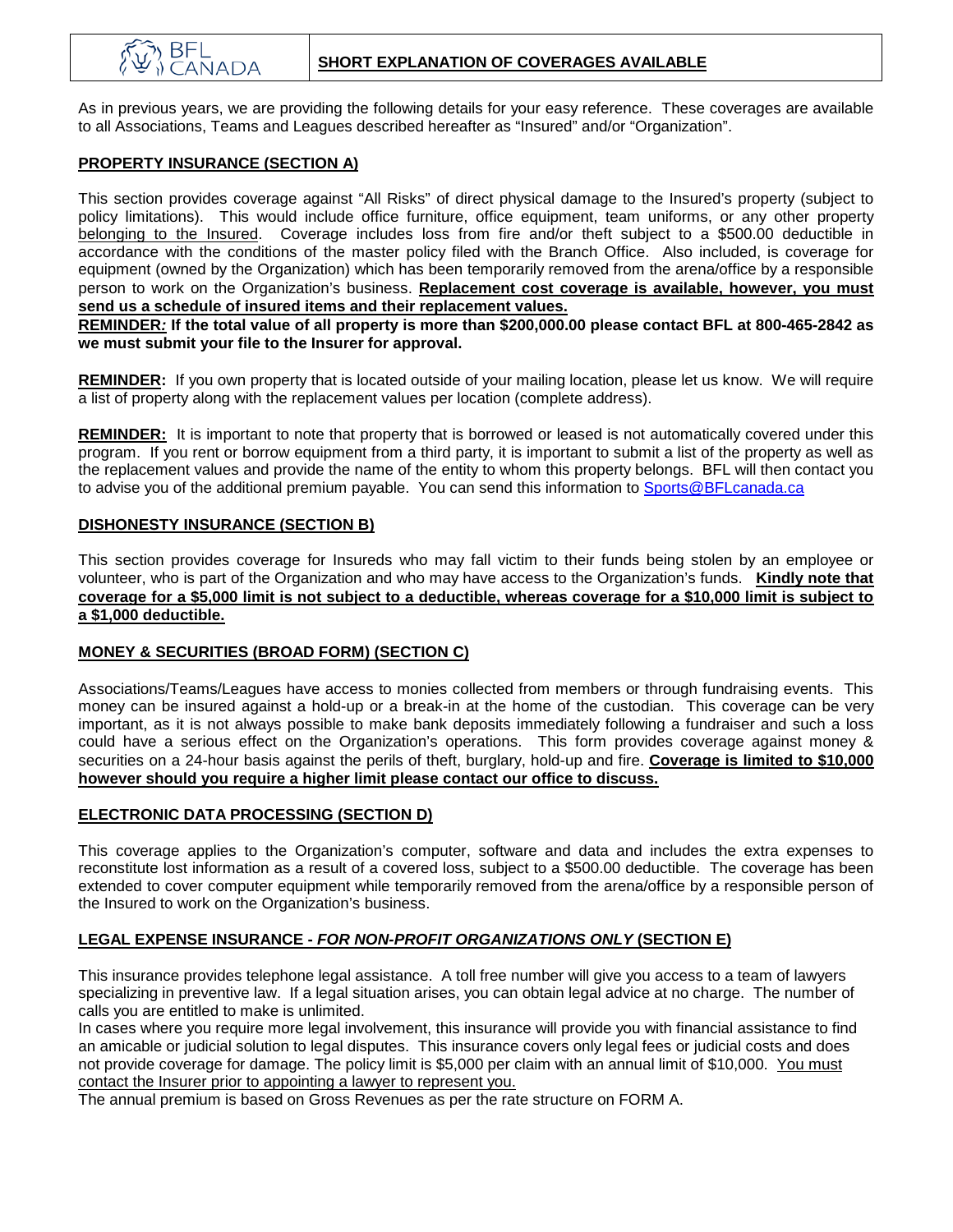#### **CYBER RISK INSURANCE –** *(SECTION F)***:**

*NEW:* Cyber Risk insurance is a coverage to protect your organization against lawsuits due to losses caused by the transmission of information via your web site. The Cyber exposure is composed of two defined risks: **security liability** (the unauthorized access/use) and the **privacy liability** (the violation of privacy laws or regulations that permit individuals to control the collection, access transmission, use, and accuracy of their personally identifiable medical, personal and/or financial information).

Please keep in mind that an unauthorized access could cause a privacy breach claim and it could also cause loss or corruption of data to a network, to a database. Common targets for privacy breaches could be personal information, credit card numbers and/or health card information. Unauthorized access entails ''hacking'', introduction of a malicious code into your computer system (''virus''), or an unintentional programming error by an employee/volunteer.

Examples:

- 1) Credit card information is hacked: Your members may sue you if their information is stolen. They may ask for full refund of all amounts used on the cards.
- 2) Personal information is hacked: You can be sued if members' information is hacked, especially skaters that may get harassed if their home address or phone number is obtained.

We are offering a choice for the limit of insurance. You can choose either \$500,000 or \$1,000,000. For either choice, an additional limit of \$100,000 will apply for privacy breach notification costs (the cost for which a club may have to pay to correct a situation to avoid a third-party claim against it).

Note that the limit you choose will include coverage for your organization for data recreation/reconstruction should a hacker infect your computer. It will include loss of income resulting from such damage.

If you wish to obtain this coverage, please refer to the attached documentation:

**FORM B:** Cyber Risk application form which needs to be completed and signed. If all of your answers on this form are ''yes'', for questions 1 through 11 your club will be eligible to obtain the coverage. If one or more of the answers is ''no'', please contact our office at (514) 843-3632 / (800) 465-2842.

**FORM C:** The premium is based on your club's gross revenues. Please select the limit of insurance you wish to obtain and check the box beside your gross revenues. You then can include the amount of the premium on the BFL Application/Invoice Form in Section F.

### **PLEASE BE CERTAIN TO INDICATE ALL COVERAGES YOU WISH TO PURCHASE ON THE BFL APPLICATION FORM.**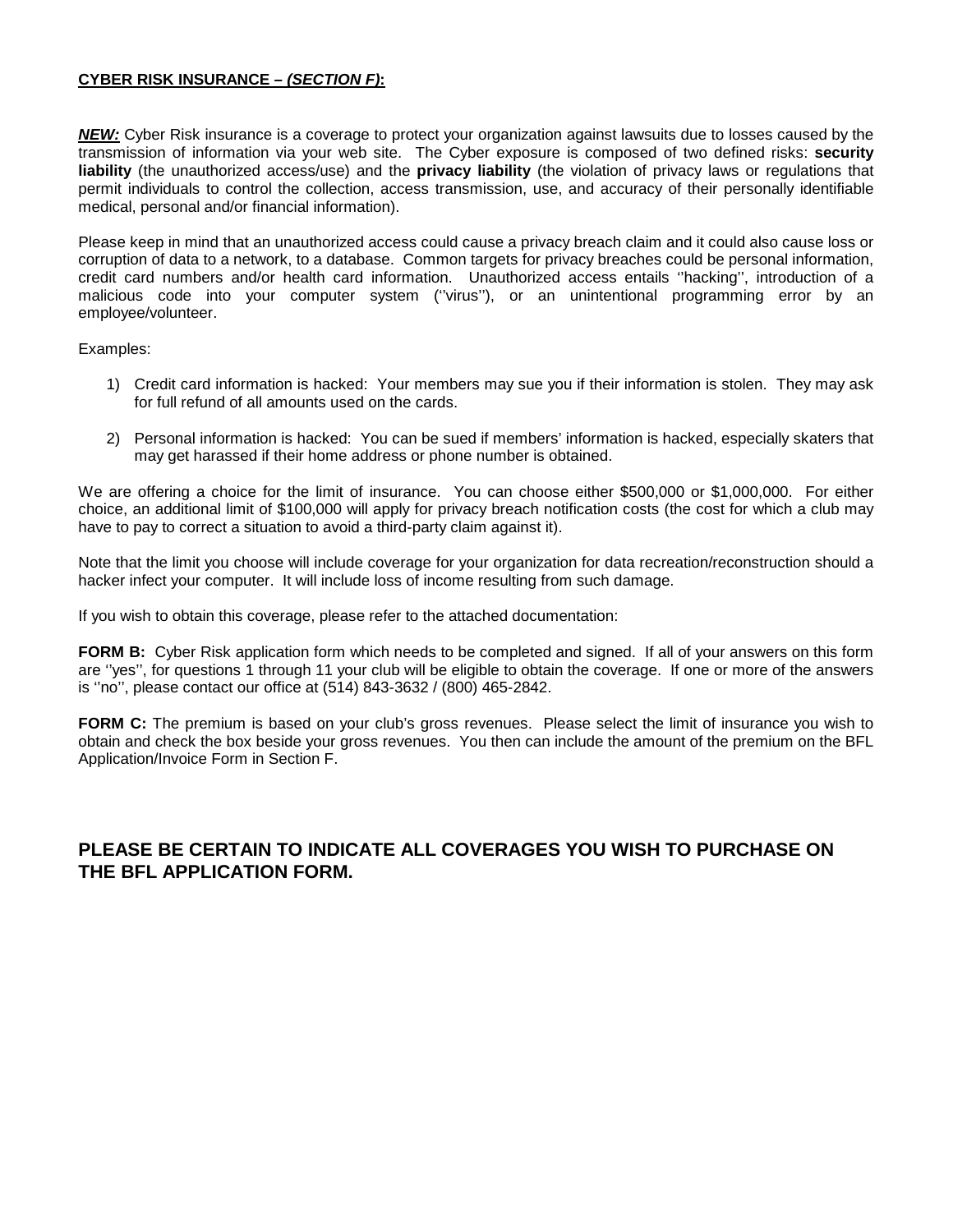

### BFL APPLICATION FORM/INVOICE

HOCKEY CANADA – HOCKEY NEW BRUNSWICK

September 11, 2011 to September 11, 2012

| Association, Team or League Name:                |                                                                                                                                                                                                              |                                                                                                                                                                       | Contact Person:      |                         |                                                                                     | Assoc#:       |  |
|--------------------------------------------------|--------------------------------------------------------------------------------------------------------------------------------------------------------------------------------------------------------------|-----------------------------------------------------------------------------------------------------------------------------------------------------------------------|----------------------|-------------------------|-------------------------------------------------------------------------------------|---------------|--|
| Address of Entity (No., Street, P.O. Box, Suite) |                                                                                                                                                                                                              |                                                                                                                                                                       | City                 |                         | Province                                                                            | Postal Code   |  |
|                                                  | Telephone No. During the Day:<br>Fax No.<br>Email:                                                                                                                                                           |                                                                                                                                                                       |                      |                         |                                                                                     |               |  |
|                                                  | Use a Separate sheet to list all Claims within the past 3 years (if any)                                                                                                                                     | Yes<br>N <sub>o</sub>                                                                                                                                                 |                      |                         |                                                                                     |               |  |
| $\blacksquare$<br>**PART                         | \$<br>(Replacement Cost Value<br>of all Property owned)                                                                                                                                                      | <b>SECTION A - PROPERTY (EXCLUDING BUILDINGS)</b><br>Multiplied by<br>If value is between:<br>\$0 - \$10,999 multiply X 2.25%<br>\$11,000 - \$20,999 multiply X 2.00% |                      | %                       | $=$<br>\$21,000 - \$30,999 multiply X 1.75%<br>$$31,000$ - or more multiply X 1.50% | \$<br>Premium |  |
|                                                  | * FOR REPLACEMENT COVERAGE YOU MUST ATTACH A SCHEDULE OF INSURED ITEMS<br><b>SECTION B - DISHONESTY OF VOLUNTEERS, HELPERS OR EMPLOYEES</b>                                                                  |                                                                                                                                                                       |                      |                         |                                                                                     |               |  |
|                                                  | Choose One<br>(a) $$100.00$ Flat Premium for a $$5,000$ Limit<br>(b) $$150.00$ Flat Premium for a $$10,000$ Limit*<br>* \$1,000 deductible on the \$10,000 limit                                             |                                                                                                                                                                       |                      |                         |                                                                                     | \$<br>Premium |  |
|                                                  | <b>SECTION C - LOSS OF MONEY AND SECURITIES - BROAD FORM</b><br>Calculate:<br>at \$70.00 per \$1,000 of Insurance<br>Amount of Insurance<br>*Maximum limit of \$10,000 of insurance                          |                                                                                                                                                                       |                      |                         |                                                                                     | \$<br>Premium |  |
|                                                  | SECTION D - ELECTRONIC DATA PROCESSING EQUIPMENT (EDP) computers<br>\$<br>$+$ \$<br>$=$ \$<br>Calculate at \$2.75 per<br>\$100 of Insurance<br>Value of Software<br><b>Total Value:</b><br>Value of Hardware |                                                                                                                                                                       |                      |                         |                                                                                     | \$<br>Premium |  |
|                                                  |                                                                                                                                                                                                              |                                                                                                                                                                       |                      |                         | <b>TOTAL PART 1:</b><br>**Minimum premium of \$250.00                               | \$<br>Premium |  |
| N<br>⊨<br>M<br>₹<br>ല്                           | <b>SECTION E: - LEGAL EXPENSE INSURANCE</b><br>$$5,000$ (See Rate Structure – Form A)<br>Limit                                                                                                               |                                                                                                                                                                       |                      |                         | \$<br>Premium                                                                       |               |  |
|                                                  | <b>SECTION F: CYBER RISK INSURANCE (NEW)</b><br>Limit = $$500,000$ $\Box$ OR Limit = $$1,000,000$ $\Box$ (See rate structure Form C)<br><b>Choose One</b>                                                    |                                                                                                                                                                       |                      |                         |                                                                                     | \$<br>Premium |  |
| To be returned:                                  |                                                                                                                                                                                                              |                                                                                                                                                                       | <b>TOTAL PART 2:</b> |                         | \$<br>Premium                                                                       |               |  |
| 1.<br>2.                                         | <b>BFL</b> Application Form<br>Legal Expense Rate Structure Form A (if coverage<br>is required)                                                                                                              |                                                                                                                                                                       |                      |                         | <b>ADMINISTRATION FEE</b>                                                           | 30.00<br>\$   |  |
|                                                  | 3. Cyber Risk Rate Structure Form C (if coverage is<br>required)                                                                                                                                             |                                                                                                                                                                       |                      |                         | <b>GRAND TOTAL:</b>                                                                 | \$            |  |
|                                                  | 4. Premium Payment $\clubsuit$                                                                                                                                                                               |                                                                                                                                                                       |                      | Part $1 + Part 2 + Fee$ |                                                                                     |               |  |

 *Premium must be made payable to: BFL CANADA Insurance Services Inc..; C/O 2001 McGill College, Suite 2200, Montreal, Quebec, H3A 1G1*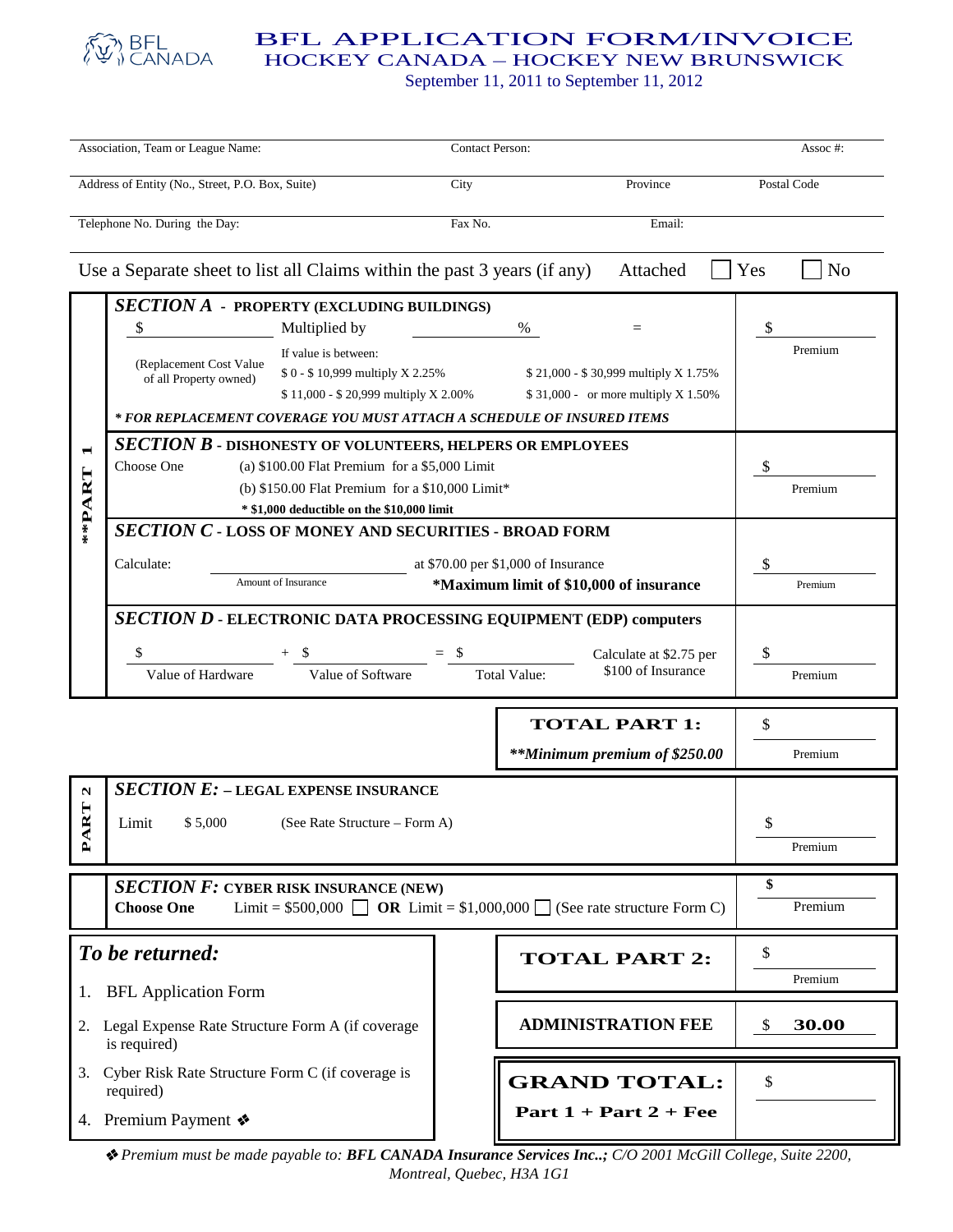## **F O R M A**

## **RATE STRUCTURE LEGAL EXPENSES INSURANCE FOR NON-PROFIT HOCKEY ENTITIES (2011-2012)**

| <b>CLUB/ASSOCIATION'S</b>    | <b>LIMIT</b>                           |  |
|------------------------------|----------------------------------------|--|
| <b>GROSS REVENUES</b>        | \$5,000 per claim<br>\$10,000 per year |  |
| <b>LESS THAN \$25,000.</b>   | \$62                                   |  |
| \$25,001. TO \$50,000.       | \$78                                   |  |
| \$50,001. TO \$100,000.      | \$93                                   |  |
| \$100,001. TO \$200,000.     | \$109                                  |  |
| \$200,001. TO \$300,000.     | \$124                                  |  |
| \$300,001. TO \$400,000.     | \$139                                  |  |
| \$400,001. TO \$500,000.     | \$155                                  |  |
| \$500,001. TO \$600,000.     | \$171                                  |  |
| \$600,001. TO \$700,000.     | \$186                                  |  |
| \$700,001. TO \$800,000.     | \$202                                  |  |
| \$800,001. TO \$900,000.     | \$217                                  |  |
| \$900,001. TO \$1,000,000.   | \$233                                  |  |
| \$1,000,001. TO \$1,200,000. | \$248                                  |  |
| EXCESS OF \$1,200,000.       | <b>TO BE REFERRED</b>                  |  |

### **IF THIS COVERAGE IS REQUIRED, PLEASE REFER TO THE BFL APPLICATION FORM AND INDICATE THE PREMIUM PAYABLE IN SECTION E**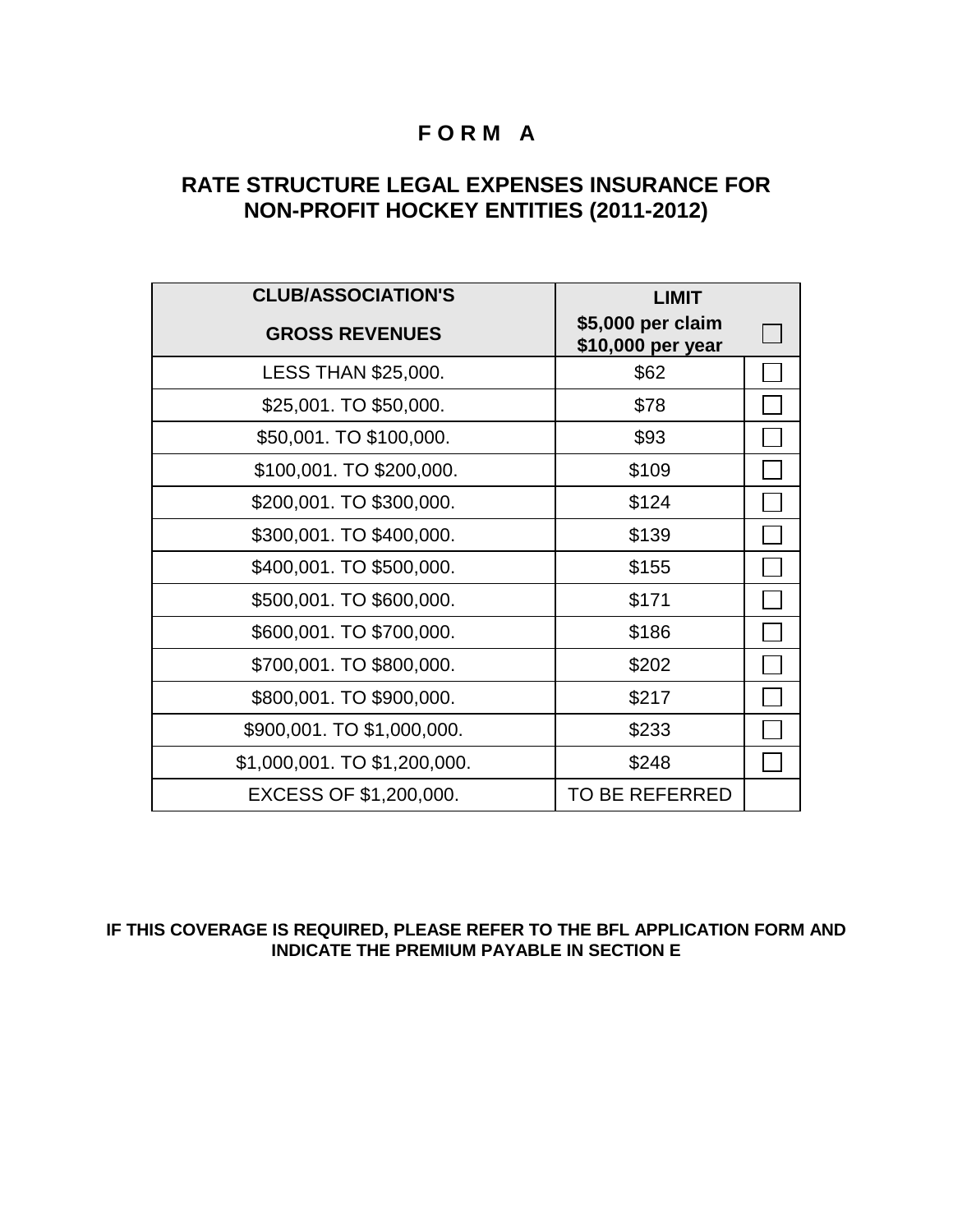# *F O R M B*

## **INSURANCE FOR CYBER, PRIVACY & MEDIA RISKS APPLICATION FORM**

**1.** Please provide a full breakdown of your total revenue by activity: (membership, merchandise, fundraising, other.) If other please specify:

|                                                                                                                                                                                                                                                                                                                                                                                                                                                                                          | Please detail which of the following data types you collect:<br>Credit or debit card details<br>Yes<br>No<br>Social Insurance numbers<br>Yes<br><b>No</b><br>Medical Records or health information<br>Yes<br><b>No</b><br>Yes<br>Home addresses and phone numbers<br>No |  |  |  |
|------------------------------------------------------------------------------------------------------------------------------------------------------------------------------------------------------------------------------------------------------------------------------------------------------------------------------------------------------------------------------------------------------------------------------------------------------------------------------------------|-------------------------------------------------------------------------------------------------------------------------------------------------------------------------------------------------------------------------------------------------------------------------|--|--|--|
|                                                                                                                                                                                                                                                                                                                                                                                                                                                                                          | Please indicate which of the following media activities you engage in:<br>Online advertising<br>Yes<br><b>No</b><br>Social media marketing<br>Yes<br><b>No</b>                                                                                                          |  |  |  |
|                                                                                                                                                                                                                                                                                                                                                                                                                                                                                          | Do you seek explicit consent from all third parties before selling or sharing their personally<br>identifiable data?<br><b>No</b><br>Yes                                                                                                                                |  |  |  |
|                                                                                                                                                                                                                                                                                                                                                                                                                                                                                          | Do you have a privacy policy and terms of use on<br>your website?<br>No<br>Yes<br>If yes, has it been legally reviewed?<br>Yes<br>No                                                                                                                                    |  |  |  |
|                                                                                                                                                                                                                                                                                                                                                                                                                                                                                          | Do your computers comply with minimum security<br>requirements detailed below?<br><b>No</b><br>Yes                                                                                                                                                                      |  |  |  |
| Anti-virus software must be installed on all desktops and servers (excluding database<br>$\bullet$<br>servers) and updated on at least a weekly basis;<br>All external network gateways must be protected by a firewall;<br>٠<br>All critical data must be backed up on at least a weekly basis;<br>$\bullet$<br>All back-ups should be stored in a secure location offsite or in a fireproof safe; and<br>The integrity of all back-ups should be verified on at least a monthly basis. |                                                                                                                                                                                                                                                                         |  |  |  |
|                                                                                                                                                                                                                                                                                                                                                                                                                                                                                          | If no, then please explain:                                                                                                                                                                                                                                             |  |  |  |
|                                                                                                                                                                                                                                                                                                                                                                                                                                                                                          |                                                                                                                                                                                                                                                                         |  |  |  |
|                                                                                                                                                                                                                                                                                                                                                                                                                                                                                          | Do you ensure that all sensitive data is encrypted while<br>standing and during transmission?<br>Yes<br>No                                                                                                                                                              |  |  |  |
|                                                                                                                                                                                                                                                                                                                                                                                                                                                                                          | Do you outsource the handling of sensitive data<br>to any third party?<br>No<br>Yes                                                                                                                                                                                     |  |  |  |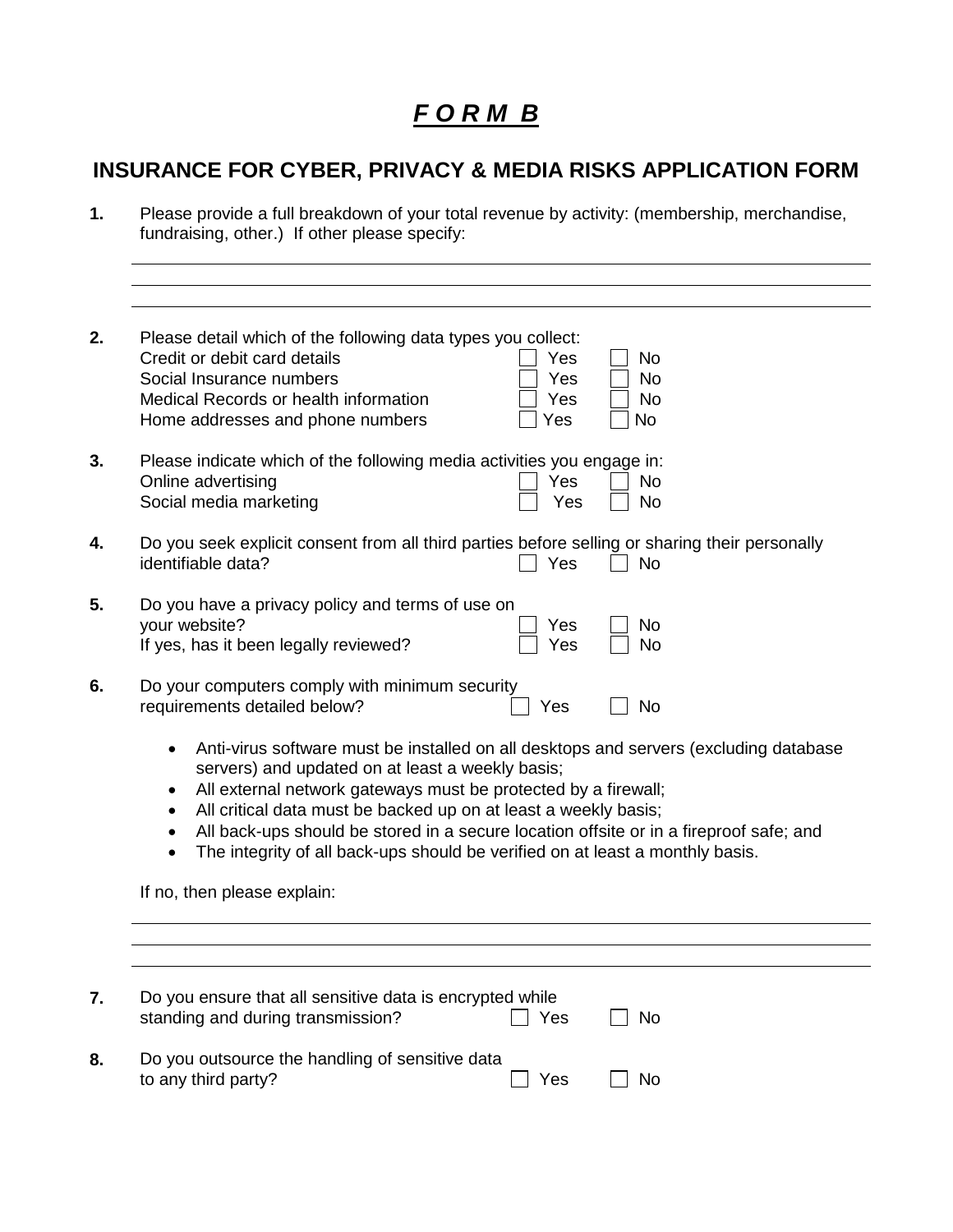If you have answered no to either one or more questions, numbers 4 to 5 and 7 to 8, please explain below:

| 9.  | Please provide the name and address of any third party you use for data hosting:                                                                                                                                                                                               |  |  |  |  |
|-----|--------------------------------------------------------------------------------------------------------------------------------------------------------------------------------------------------------------------------------------------------------------------------------|--|--|--|--|
| 10, | Please provide the name and address of your internet provider:                                                                                                                                                                                                                 |  |  |  |  |
|     |                                                                                                                                                                                                                                                                                |  |  |  |  |
| 11. | Have your systems been subject to a third<br>party security audit?<br>Yes<br>No<br>If yes, have all high risk recommendations from<br>your most recent audit been implemented?<br>Yes<br>No<br>If not all high risk recommendations have been implemented, please explain why: |  |  |  |  |
|     |                                                                                                                                                                                                                                                                                |  |  |  |  |
|     |                                                                                                                                                                                                                                                                                |  |  |  |  |
|     | Signature:<br>Date:                                                                                                                                                                                                                                                            |  |  |  |  |
|     | Title:                                                                                                                                                                                                                                                                         |  |  |  |  |